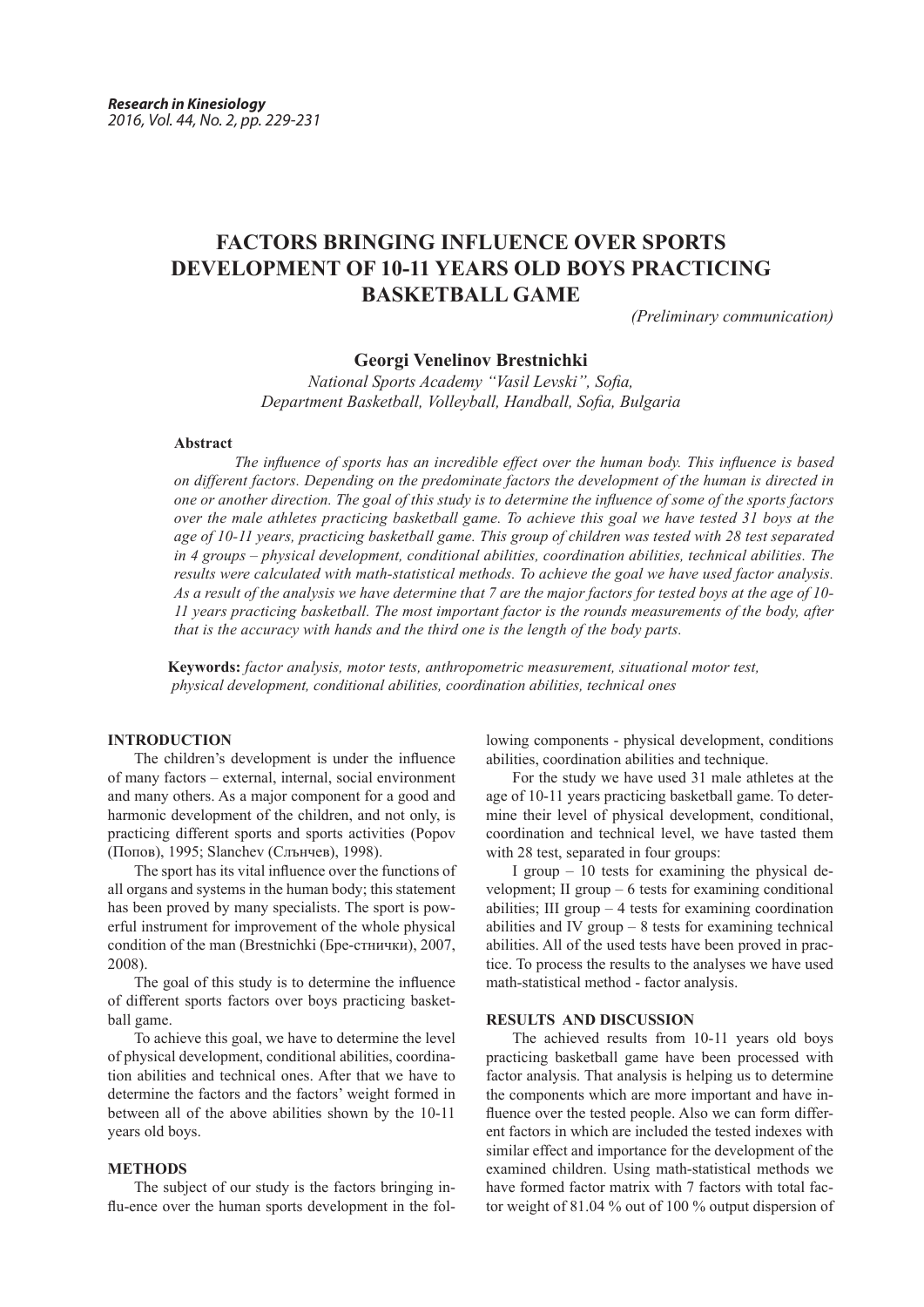the tested indexes. The percentage proportions among the different factors are shown on Table 1. From the figure we could see that the factors dispersion has small difference  $-2-3%$ .

# *Table 1. Factor structure research indicators of basketball players aged 10-11 years*

| Factors        | Percentages |
|----------------|-------------|
| F1             | 17,57       |
| F <sub>2</sub> | 15,30       |
| F3             | 13,77       |
| F4             | 12,60       |
| F5             | 9,19        |
| F6             | 6,90        |
| F7             | 5,72        |

On Fig.1 are presented the 7 factors and the components included in each factor. From the figure we could see that in the first factor, which define 17.57 % from the output dispersion, are included 4 indexes. All of the included indexes in this first factor are important for the physical development of the children. They are part of the round measurements. Out of these four indexes, the one with biggest factor weight is the round of the arm. This fact we could interpreted with major role of the arm in the basketball game. If the arm is not strong enough, all the techniques will not be done correctly. The other three indexes which are including in this first factor are: forearm  $-929$  factor weight, tight  $-927$  and body weight – 901. We could name this first factor round measurements.



 *Fig. 1. Factors and factor weights in participants (players) from the age of 10-11 years*

The second factor define 15.30 % off the whole output dispersion. In this factor are included 6 indexes. The biggest factor weight – 855 has the accuracy with the arm. This fact we interpreted with the need of precision and accuracy in the basketball game. The aim (basket) is small enough and the player needs high accuracy to score points. Also we have to be very precision when we passing the ball to teammate, because the opponent is always there on the court ready to steal the ball. Smochevski (Смочевски), 2003) has determined that the accuracy with one hand is very important for the shoot in the basket. The other 5 factors included in this second

factor are balance and 20 m running (factor weight-776); coordination in running (-653); shooting from 4 m (645) and palm length (609). All these indexes included in the second factor have a major role for the shooting and in the passing. For the good shot is very important that the basketball player has big palm for better control of the ball. Also the good balance of the body for a better stop and performance of the jump shot. Quickness is another skill - which could help the athletes to avoid the block of their shot. And last, but not least, is the coordination of running. Addition to the above statement is the statement of Tsenich (Ценић), 2002) that one of the major requirements for the good shooting and passing is the good balance.

The third factor in our study defines 13.77 % off the output dispersion. In this factor are included 5 indexes. The factor with biggest factor weight is the length of the arm – 916. After the arm is the tall of the athletes – 906. These two indexes are major once for the selection of basketball athletes. The other three indexes included in the third factor are: length of leg (866); length of span (597); and length of palm (556). This factor could be defined as the length factor. As we mentioned earlier the length measures are major factor in the selection of the future basketball athletes. In now a days, the tendencies in sports are to be recruited taller athletes, because the statistics shows that the teams with taller athletes are always taking the prizes' places.

The fourth factor has 12.60 % off the output dispersion. This factor includes two indexes – dribble with convenient hand and dribble with inconvenient hand. Bigger factor weight has the index – dribble with inconvenient hand – 926. Dribble is important basketball technique. This technique needs to be mastered very well from the athletes, because this is the way the player moves around the court with the ball, without warring that the opponent will still the ball from him.

The fifth factor includes 4 indexes. Its output dispersion is 9.19 %. In this fifth factor the biggest weight is for the index not rhythmical taps (816), which evaluate the coordination and rhythmic abilities of the tested person. The other three indexes included in this factor are: two hands pass (594); lay up shot (520) and defense move (-573). In all of these basketball techniques the major role is the coordination and the rhythm of the hands. While passing the ball, the basketball athlete need very well to coordinate and synchronized both hands, so the ball could reach the final destination. Also whole body coordination is very important for the lay up shot with the inconvenient hand. Defense to be successful, the basketball athlete has to be fast in the movement with the arms and legs and to be able to put his hands on the way of the ball right on time.

The sixth factor includes 4 indexes – backwards running, long jump, throwing of medical ball and shuttle. This factor includes only conditional indexes and that's why we could name it conditional factor. Its dispersion is 6.90 % off the output dispersion. The index with biggest weight is long jump (800). This index is evaluat-